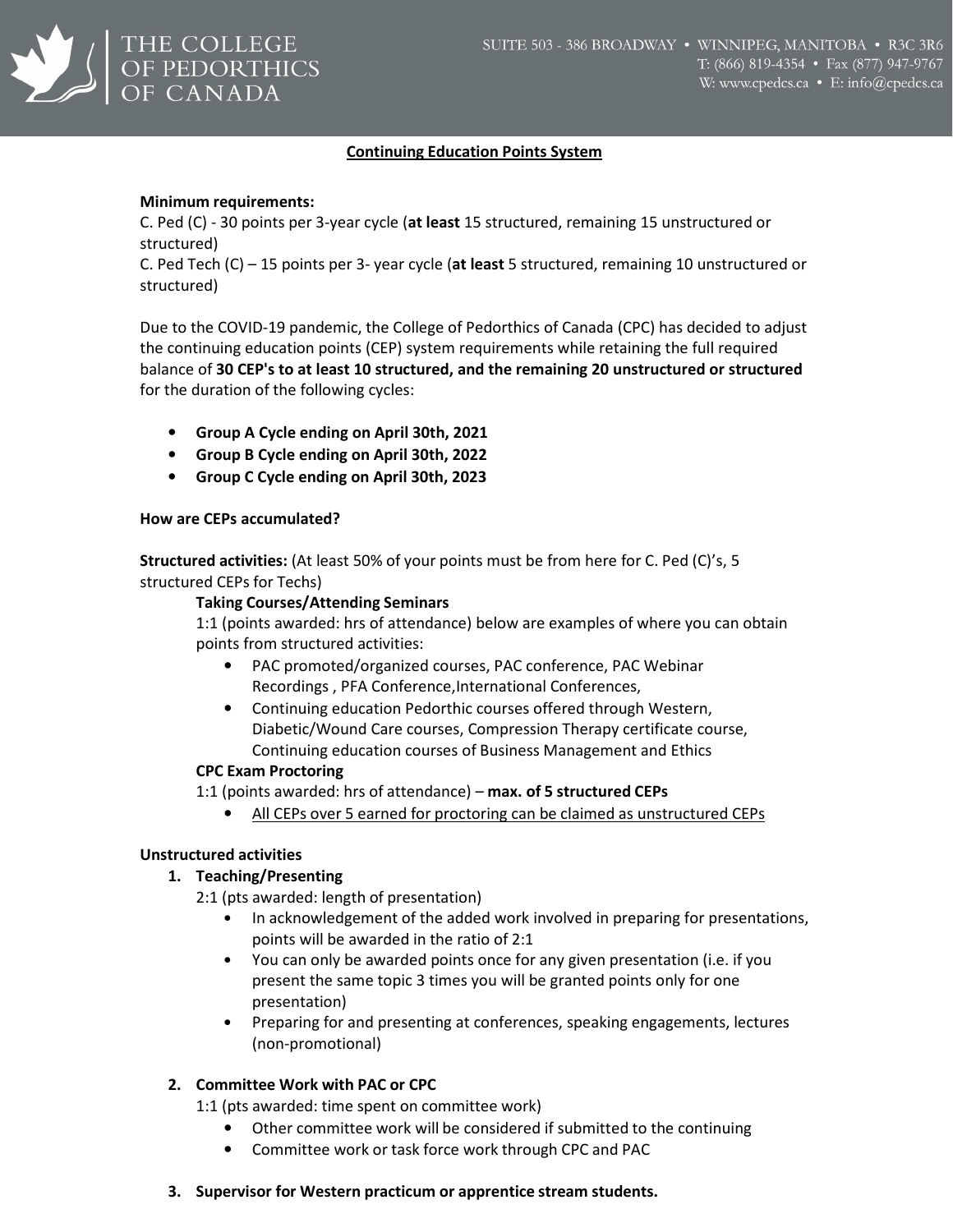- 1:1 (pts awarded: hrs of direct one on one instruction 15 CEP maximum)
	- Western practicum supervisors and supervisors for individuals in the apprenticeship stream will receive points for time spent directly working with and instructing the students. Published Technical Article

5 points per article

- Writing educational material for PQ and other journals
- 4. Viewing/reading/listening to (audio/video, internet material); professional/academic books, journals, articles, research papers and case studies.

1 point per quiz or report submitted

• You must submit either a quiz (provided by the author of the article or video instructor) or complete a continuing education unstructured learning report (found online)

## Frequently asked questions

## Why 30 points/3 years?

The Continuing education committee (CEC) researched various continuing education (CE) requirements of other associations and other colleges in Canada. Feedback from the committee and the College Board indicated that 30 points over a 3-year period was a reasonable amount, and serves the public interest for C. Ped (C)'s.

C. Ped Tech (C)'s are now required to earn 15 points/3 years – this change was made in June 2018.

# How are the CEPs accumulated?

Structured hours are 1 point per hour of attendance. If a member attends an 8-hour course/ seminar/ workshop, then he/she should record 8 points in the online system. Exam proctors can also claim up to 5 structured CEPs. If more than 5 CEPs were earned, (meaning more than 5 hours were spent proctoring) the remainder of the CEPs can be claimed as unstructured.

Unstructured hours vary depending on activity:

- Teaching/presenting professional presentations 2:1 (pts awarded: length of presentation)
- Committee work with PAC or CPC 1:1 (pts awarded: time spent on committee work)
- Supervising a student from the Western program or apprentice stream- 1:1 (pts awarded: hours of direct one on one instruction)
- Writing educational material for the PQ or other journals 5 points per article
- Viewing/reading/listening to (audio/video, internet material), books, journals, articles, research papers and case studies – 1:1(pts awarded: per quiz/report submitted)

## What is my cycle's start date?

Your cycle begins on the date at the beginning on the "certification earned between" time period.

• Example: Certification earned December 16, 2015 - 3-year cycle started May 1, 2015 (certification earned between May 1, 2015 - April 30, 2016) This member had until April 30, 2018 to complete their CEP requirement

#### The cycles are as follows: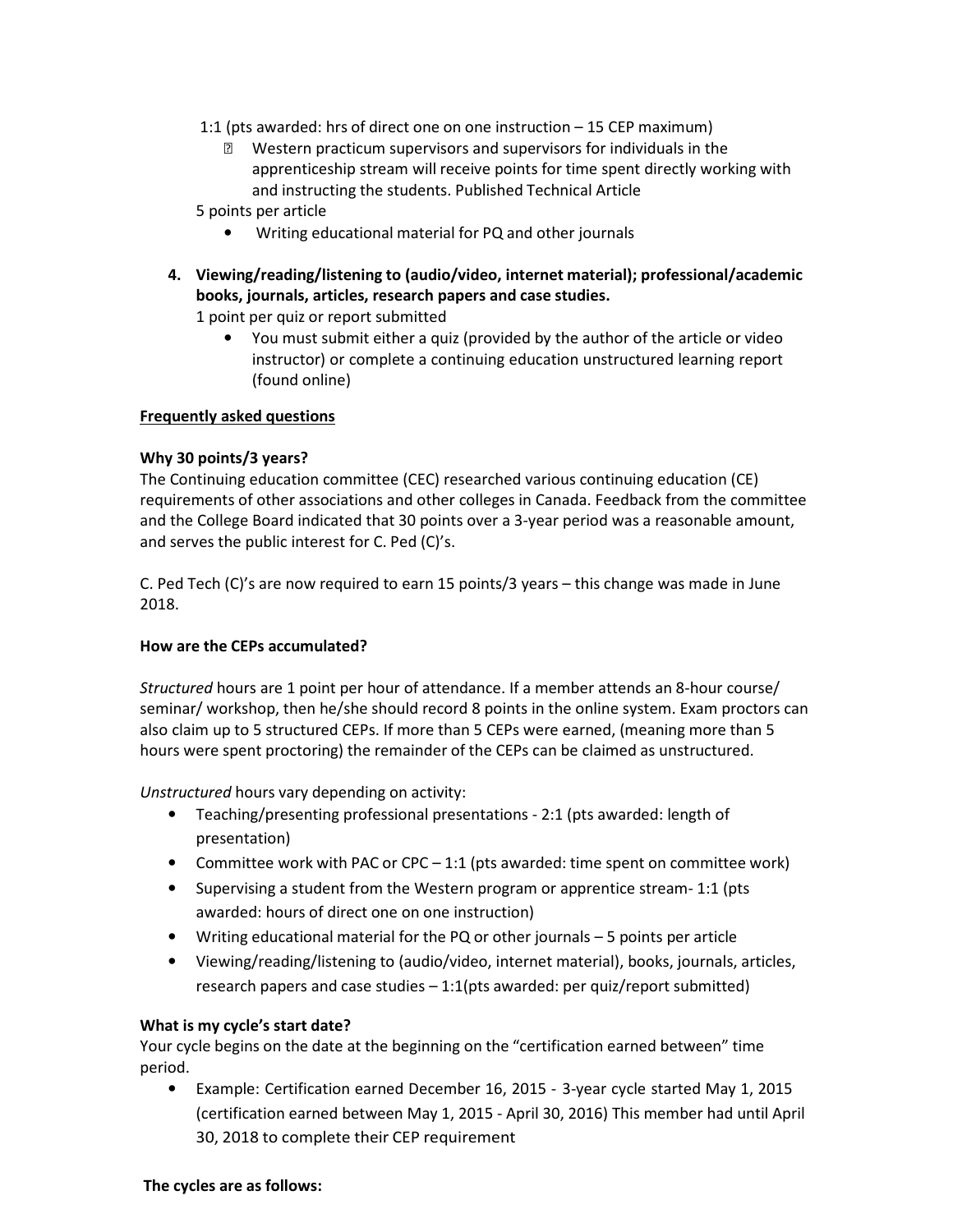|                | <b>Certification earned between:</b>                                                                                                                                                                                                              | 3-year cycle end dates: |
|----------------|---------------------------------------------------------------------------------------------------------------------------------------------------------------------------------------------------------------------------------------------------|-------------------------|
| <b>Group A</b> | Dates before and up to April 30, 2004<br>May 1, 2006 and April 30, 2007<br>May 1, 2009 and April 30, 2010<br>May 1, 2012 and April 30, 2013<br>May 1, 2015 and April 30, 2016<br>May 1, 2018 and April 30, 2019<br>May 1, 2021 and April 30, 2022 | April 30, 2018          |
|                |                                                                                                                                                                                                                                                   | April 30, 2021          |
|                |                                                                                                                                                                                                                                                   | April 30, 2024          |
|                |                                                                                                                                                                                                                                                   | April 30, 2027          |
|                |                                                                                                                                                                                                                                                   |                         |
| <b>Group B</b> | May 1, 2004 and April 30, 2005<br>May 1, 2007 and April 30, 2008<br>May 1, 2010 and April 30, 2011<br>May 1, 2013 and April 30, 2014<br>May 1, 2016 and April 30, 2017<br>May 1, 2019 and April 30, 2020<br>May 1, 2022 and April 30, 2023        | April 30, 2019          |
|                |                                                                                                                                                                                                                                                   | April 30, 2022          |
|                |                                                                                                                                                                                                                                                   | April 30, 2025          |
|                |                                                                                                                                                                                                                                                   | April 30, 2028          |
|                |                                                                                                                                                                                                                                                   |                         |
| <b>Group C</b> | May 1, 2005 and April 30, 2006<br>May 1, 2008 and April 30, 2009<br>May 1, 2011 and April 30, 2012<br>May 1, 2014 and April 30, 2015<br>May 1, 2017 and April 30, 2018<br>May 1, 2020 and April 30, 2021<br>May 1, 2023 and April 30, 2024        | April 30, 2020          |
|                |                                                                                                                                                                                                                                                   | April 30, 2023          |
|                |                                                                                                                                                                                                                                                   | April 30, 2026          |
|                |                                                                                                                                                                                                                                                   | April 30, 2028          |